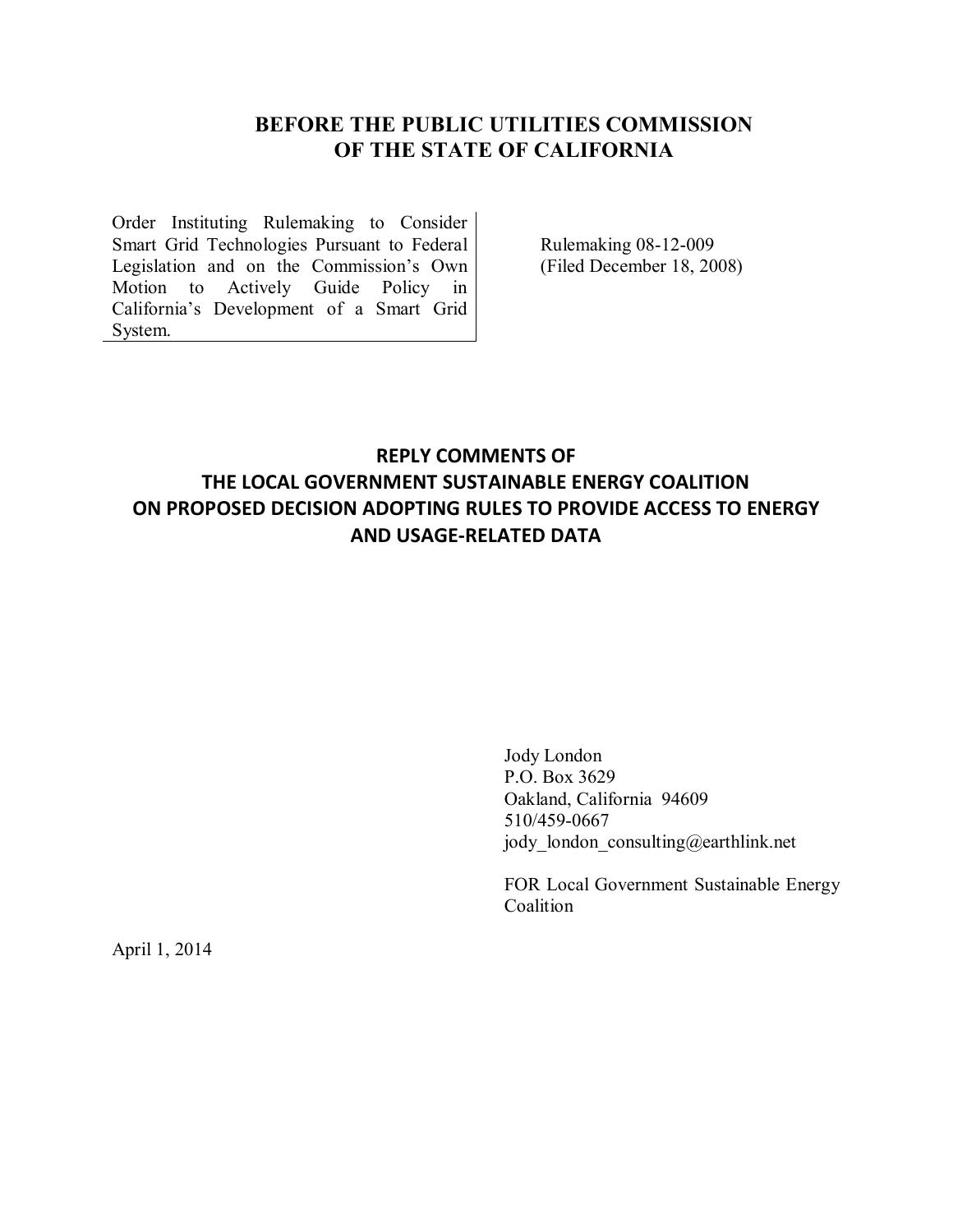# **TABLE OF CONTENTS**

| I.   |                                                                              |  |
|------|------------------------------------------------------------------------------|--|
| II.  | The Commission Can and Should Require Data Be Provided for Whole Buildings 1 |  |
| III. |                                                                              |  |
|      |                                                                              |  |
|      |                                                                              |  |
|      |                                                                              |  |
|      |                                                                              |  |
|      |                                                                              |  |
|      |                                                                              |  |
|      |                                                                              |  |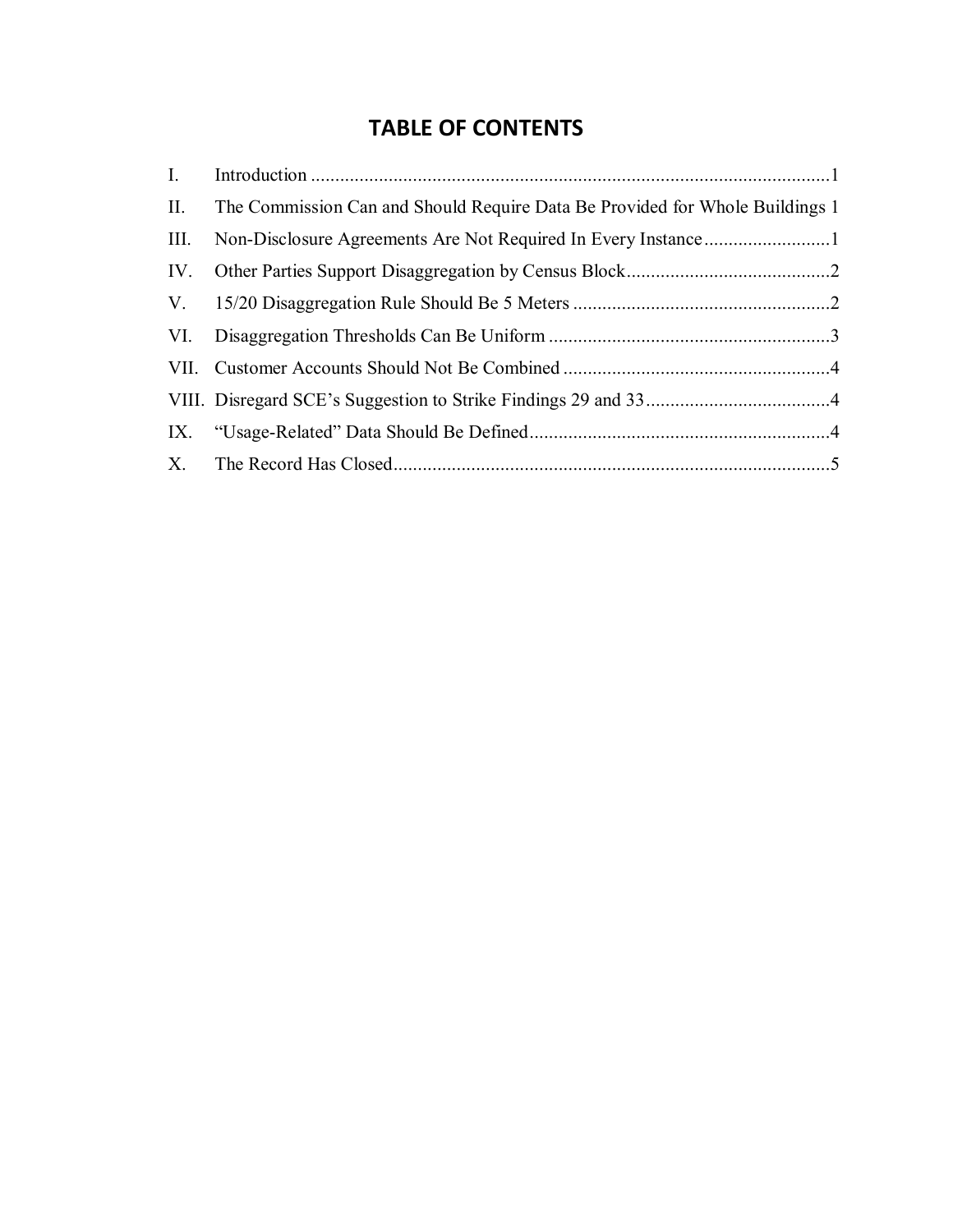#### <span id="page-2-0"></span>**I. Introduction**

In accordance with the Rules of Practice and Procedure of the California Public Utilities Commission ("Commission" or "CPUC"), the Local Government Sustainable Energy Coalition ("LGSEC")<sup>1</sup> submits these reply comments on the Proposed *Decision Adopting Rules to Provide Access to Energy Usage and Usage Related Data While Providing Privacy of Personal Data* ("PD"). The final decision must require data be provided for whole buildings, take a nuanced approach to requirements for non-disclosure agreements, allow disaggregation by census blocks, adopt a 5-meter disaggregation threshold for all customer classes, maintain the release of data by meter rather than by customer, define "usage-related" data, and not allow the introduction of new information into the record as attachments to Opening Comments.

# <span id="page-2-1"></span>**II. The Commission Can and Should Require Data Be Provided for Whole Buildings**

The Proposed Decision suggests that the question of how data should be provided for energy benchmarking purposes should be determined by the California Energy Commission ("CEC"). Some parties, including the LGSEC and NRDC, find that the CPUC can and should require the utilities to provide this information.<sup>2</sup> The CPUC's reluctance to address this issue, when it has the authority to do so, will only delay the process of benchmarking buildings, limiting the efficacy of ongoing energy efficiency programs, particularly those focused on consumer behavior. The LGSEC is aware of at least 4 California cities that are not pursuing benchmarking programs and policies today because of the challenges building owners face in accessing data for buildings with tenants. The final decision should direct the utilities to provide energy usage data for all buildings that have 5 or more meters.

## <span id="page-2-2"></span>**III. Non-Disclosure Agreements Are Not Required In Every Instance**

The utilities suggest that non-disclosure agreements ("NDA") should be applied to any entity that requests energy usage data.<sup>3</sup> The Commission should maintain the requirement in the Proposed Decision for the utilities make certain information publicly available, in electronic format. This should not require a NDA, as the information will be on a public web site.

<sup>&</sup>lt;sup>1</sup> Across California, cities, counties, associations and councils of government, special districts, and nonprofit organizations that support government entities are members of the LGSEC. Each of these organizations may have different views on elements of these comments, which were approved by the LGSEC's Board.

<sup>2</sup> NRDC, *Opening Comments*, pp. 3-6; LGSEC, *Opening Comments,* pp. 11-15.

<sup>3</sup> SCE, p. 7; SoCalGas, p. 4; PG&E, p. 12.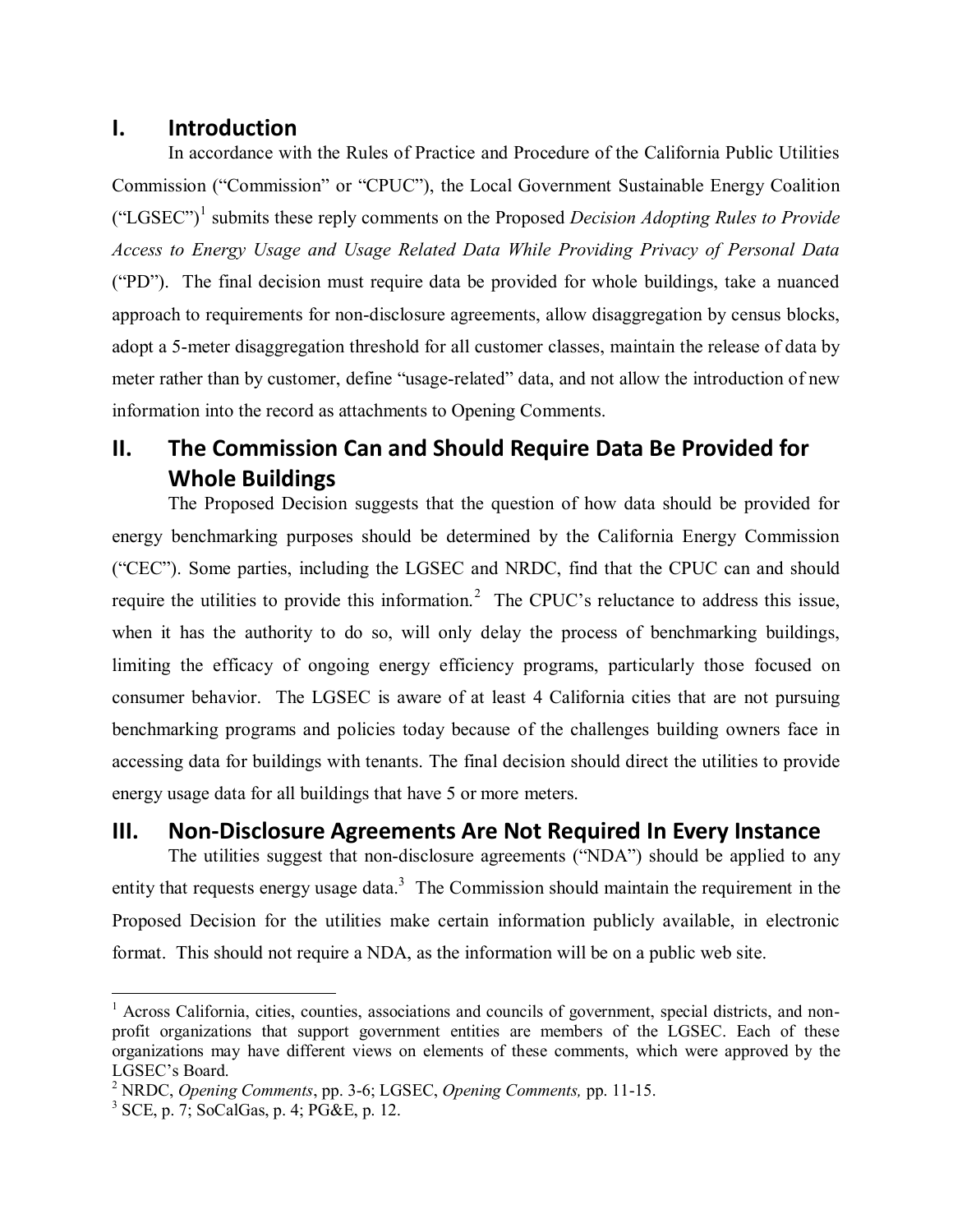The LGSEC wishes to clarify its opening comments regarding NDAs (pp. 2-3). The Proposed Decision states that NDAs will not be necessary for local governments receiving aggregated and anonymized data. The LGSEC supports these finding and conclusions.

The Commission should disregard suggestions from the utilities that NDAs be required in order to release any data to local governments. The LGSEC understands that NDAs are required to protect Personally Identifiable Information ("PII"). When data has been aggregated and/or anonymized, PII is protected so NDAs are superfluous (and merely delay access to data). The Commission should not further burden and delay the process of obtaining energy usage data by imposing additional requirements for NDAs.

We described in our opening comments how it is common practice for local governments to engage subject matter experts for assistance developing climate action plans, energy action plans, and other documents that rely on energy usage data. Local governments would lose flexibility under their existing and standard contract arrangements should the Commission retain the rule that prohibits the release of data to another third party. In this context – local governments needing to share energy usage data with entities under contract to the local governments – it would be reasonable for the Commission to require a NDA between the local government entity and its contractor(s) that protects the confidentiality of data received from the utilities in accordance with CPUC rules.

## <span id="page-3-0"></span>**IV. Other Parties Support Disaggregation by Census Block**

Other parties join the LGSEC in suggesting that the final decision should order the provision of data by census block, rather than zip code.<sup>4</sup> As illustrated in our opening comments, zip codes can contain tens of thousands of accounts, making the utility of data at a zip code level quite low. The Commission should require data be published at the finest geographic scale that meets the aggregation threshold, which we suggest should be 5 meters.

#### <span id="page-3-1"></span>**V. 15/20 Disaggregation Rule Should Be 5 Meters**

The Proposed Decision would adopt an improvement over the "15/15" rule adopted in Decision 97-10-035 as California was opening up retail electricity markets to competition. The Proposed Decision would require that any request have at least 15 accounts, and that no single account constitute more than 20% of the total consumption in any time interval requested. The LGSEC advocated in our opening comments (p. 5) that while this is an improvement, there are

<sup>4</sup> ORA, *Opening Comments*, p. 6.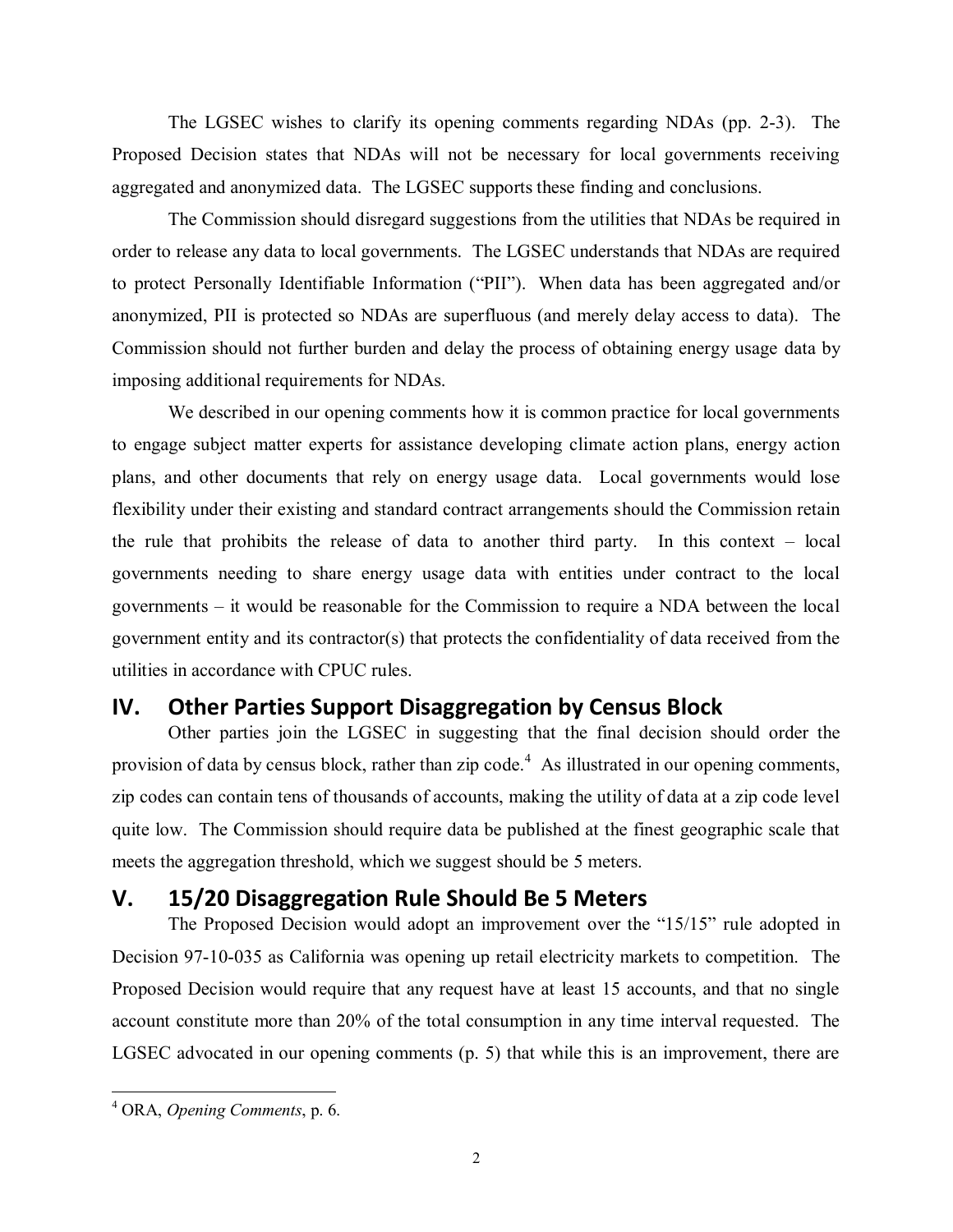other jurisdictions that have lower aggregation thresholds and are still able to protect consumer privacy. The Pacific Northwest National Laboratory is conducting the first - and to our knowledge only - empirical study of the possibility of identifying an individual tenant's energy use from usage data summed to the monthly and whole-building levels.<sup>5</sup> Comments by many parties to the contrary, this is the sole peer-reviewed statistical documentation of how the possibility of identification declines as meters are summed. The statistical analysis, which will be available within the year, represents a substantial opportunity to improve the basis for the Commission to set a threshold such that building monthly total energy consumption can be disclosed without compromising tenant privacy. The Commission should reserve the opportunity for the Energy Access Data Committee to review the results of new data and further revise the aggregation threshold in light of new study results as they become available.

Parties differ about the  $15/15$  metric.<sup>6</sup> The  $15/15$  metric is an arbitrary, non-statutory cutoff developed years ago in a different environment for a different set of circumstances – to prevent emerging energy service providers from skimming the investor-owned utilities' highest usage customers.<sup>7</sup> It would be more instructive for the Commission to justify why it is not adopting the standards used in other jurisdictions, such as New York, Illinois, Washington, Texas, and the District of Columbia.<sup>8</sup> Moving California toward a more reasonable, data-driven aggregation threshold would facilitate more meaningful analysis and result in better and more effective energy efficiency programs. The Commission should adopt a 5 meter aggregation threshold.

#### <span id="page-4-0"></span>**VI. Disaggregation Thresholds Can Be Uniform**

Many parties join the LGSEC in suggesting that a uniform threshold can be used across customer for purposes of disaggregating data. However, parties disagree about what that threshold should be. The LGSEC suggests that 5 accounts be that threshold, consistent with the Proposed Decision's findings for a number of customer classes. PG&E argues this number should be 100 customers (PG&E Opening Comments, pp. 4-5). The utility is choosing the

<sup>&</sup>lt;sup>5</sup> Several parties to this proceeding – of diverse opinions on the matters examined herein – have contributed comments and/or data to this research, including EFF, NRDC, PG&E, IMT, CPUC staff, Sempra, and LGSEC member city San Francisco, as well as Xcel Energy and ComEd.

<sup>6</sup> ORA, *Opening Comments*, pp. 2-4; Electronic Frontier Foundation, *Opening Comments*, p. 2; PG&E, *Opening Comments*, p. pp. 4-5.

<sup>7</sup> *LGSEC Comments on Working Group Report*, pp. 3-4, July 29, 2013.

<sup>8</sup> *Ibid*., pp. 7-8.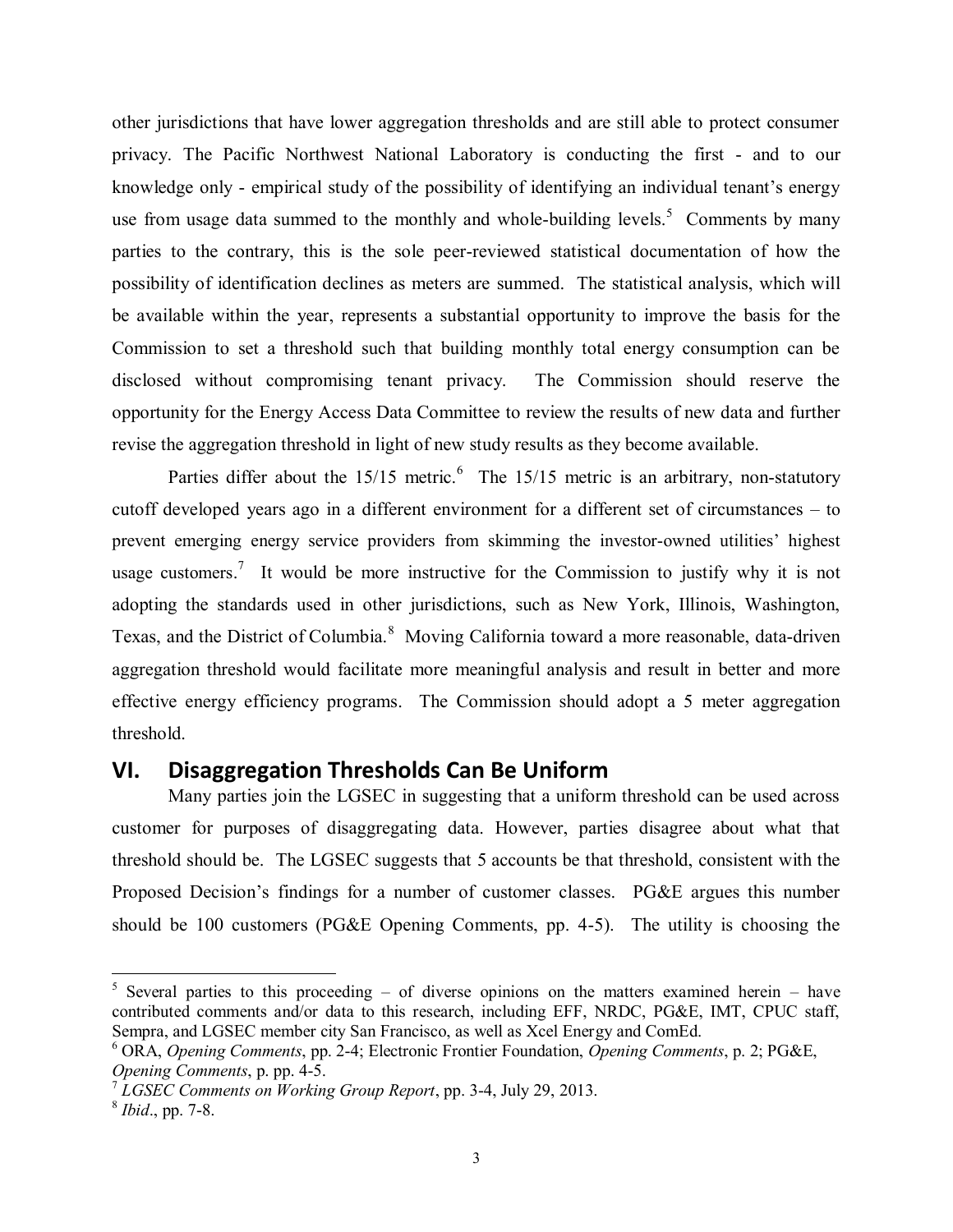higher threshold applied in the Proposed Decision to residential accounts, while the LGSEC is advocating for the lower threshold applied in the Proposed Decision to commercial and agricultural accounts. The lower threshold protects the privacy of all customers, and is consistent with the intent and purpose of the aggregation standard. The Commission should adopt a threshold of 5 meters, as discussed above.

#### <span id="page-5-0"></span>**VII. Customer Accounts Should Not Be Combined**

Industrial customers suggest that data should be per customer, and not per account, as some large industrial customers have many accounts.<sup>9</sup> While the LGSEC understands the concern about commercially sensitive information being revealed, adopting this suggestion would make it difficult to ascertain which facilities operated by a customer would most benefit from energy efficiency upgrades. For example, a campus (business, industrial, education, or otherwise) might have buildings on it of different vintage, taking service on different meters. Aggregating the usage of those buildings will mask their individual energy usage profile, rendering the data less useful for energy management purposes. Additionally, as noted in our opening comments (p. 6), certain large industrial entities are already required to report their energy usage and greenhouse gas emissions to the California Air Resources Board under AB 32. Energy usage in these facilities is already lawfully and publicly reported under AB32 and therefore should be made readily available without considering it PII or Covered Information.

## <span id="page-5-1"></span>**VIII. Disregard SCE's Suggestion to Strike Findings 29 and 33**

Southern California Edison suggests that Findings of Fact 29 and 33 should be stricken because local governments can petition the CPUC if they need information that is not ordered in the Decision.<sup>10</sup> The Commission should disregard this suggestion. The Proposed Decision is clear (pp. 32-36) about the purposes for which local governments require data, and the urgency of providing those data. The point of the decision is to simplify the process of providing data, not complicate it by requiring parties to come to the Commission every time they have a problem.

## <span id="page-5-2"></span>**IX. "Usage-Related" Data Should Be Defined**

The Energy Institute at Haas and the California Center for Sustainable Communities at UCLA suggest the following definition for usage-related data: *Usage-related data includes, but* 

 $\overline{a}$ <sup>9</sup> Opening Comments of the California Large Energy Consumers Association and Energy Producers and Users Coalition, p. 2.

<sup>10</sup> SCE *Opening Comments*, p. 5.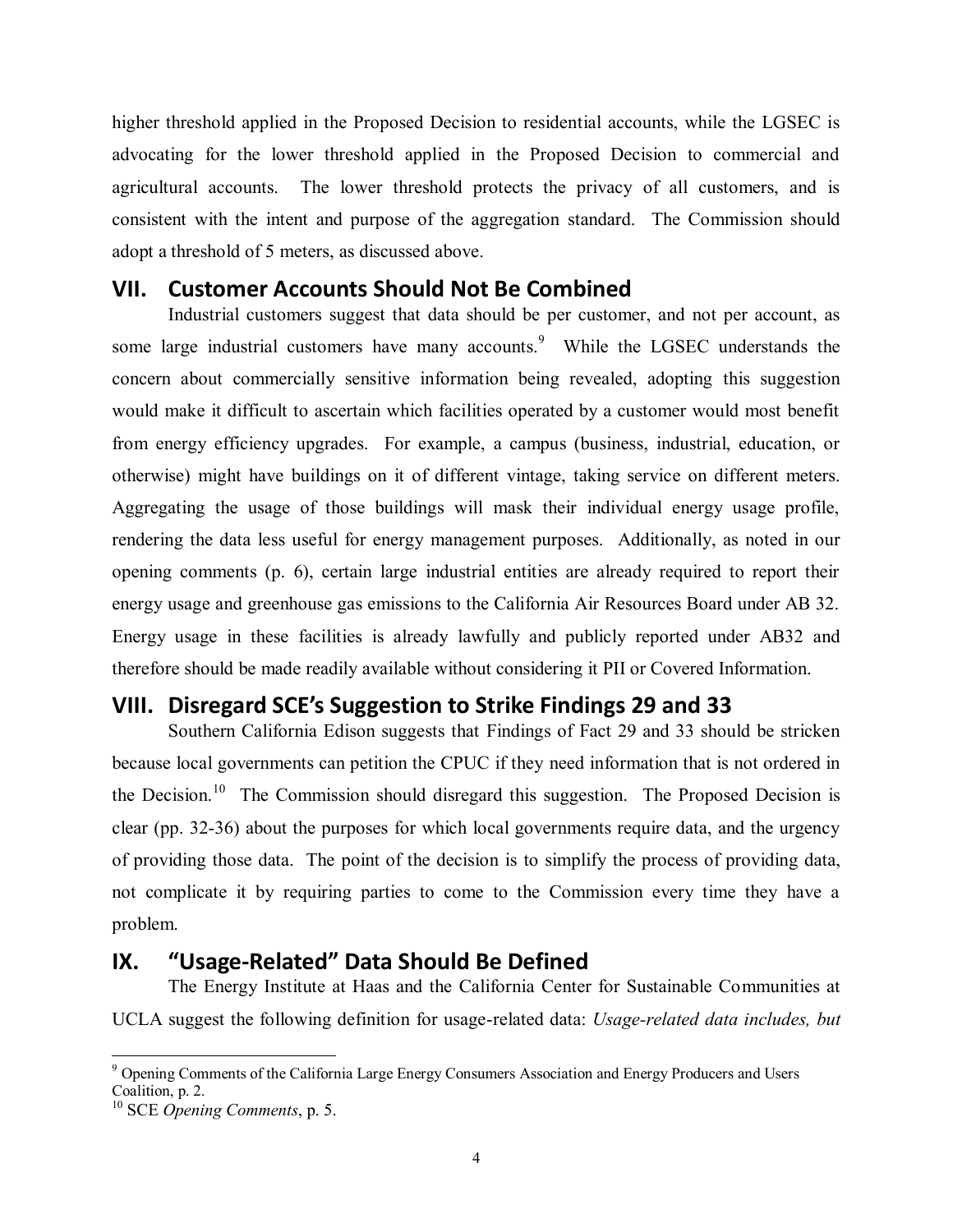is not limited to, all billing data, all program participation, and account information.<sup>11</sup> PG&E also suggests a definition for "usage-related."<sup>12</sup> Upon review of these comments, the LGSEC recommends that Commission define "usage-related" as including customer usage segment data such as customer class of specific individual customers, but not groups of customers, and not including non-usage data, such as income, financial status, credit and collections status, service changes, or billing information.

## <span id="page-6-0"></span>**X. The Record Has Closed**

The Proposed Decision denies a request by the Electronic Frontier to bring additional information in to the record well after the noticed final submittal of comments. The PD properly rules that the record for the proceeding closed after the reply comments on the Working Group report (pp. 107-109). Notwithstanding this ruling in the PD, EFF re-submitted as an attachment to its opening comments the previously rejected comments. The LGSEC objects not on the basis of good faith on the part of EFF's research partners, but because the timing obviated the possibility of reply by researchers of similarly excellent pedigree with differing professional opinions. While differential privacy in the form of data cubes but not blurring may allow nearly any statistical technique to be applied to *the data within the data cube*, many key research topics of interest to local governments involve associating usage with variables that utilities do not possess, but local governments and researchers do. Holding data within a utility-managed data cube may allow accurate regression on geographic trends in energy consumption, but does not allow accurate regression on energy consumption vs. building attributes, socioeconomic data, or any other factor outside the cube. It is this difference, in our opinion, that explains much of the difference between the CCSC and EFF comments regarding limitations on researchers who do not have access to underlying data for purposes of data cleaning, data development, and openness to the very innovative questions that motivate the concept of an Energy Data Center.

<sup>11</sup> EI at Haas, CCSC *Opening Comments*, p. 3.

<sup>12</sup> PG&E *Opening Comments*, pp. 3-4.